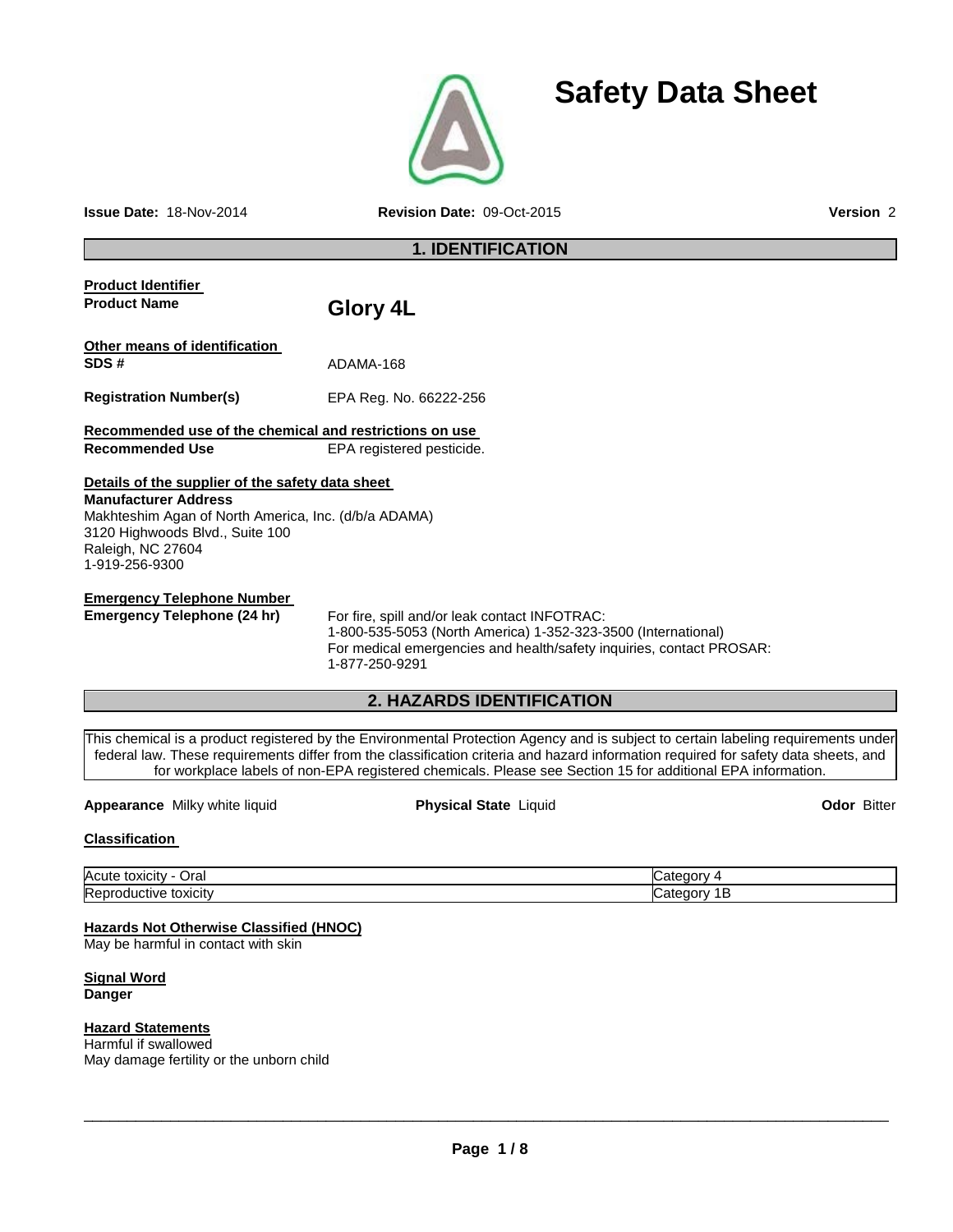

# **Precautionary Statements - Prevention**

Obtain special instructions before use Do not handle until all safety precautions have been read and understood Use personal protective equipment as required Wash face, hands and any exposed skin thoroughly after handling Do not eat, drink or smoke when using this product

#### **Precautionary Statements - Response**

If exposed or concerned: Get medical advice/attention IF SWALLOWED: Call a POISON CENTER or doctor/physician if you feel unwell Rinse mouth

#### **Precautionary Statements - Storage**

Store locked up

#### **Precautionary Statements - Disposal**

Dispose of contents/container to an approved waste disposal plant

#### **Other Hazards**

Very toxic to aquatic life with long lasting effects

#### **3. COMPOSITION/INFORMATION ON INGREDIENTS**

| <b>Chemical Name</b>          | CAS No     | Weight-%                   |
|-------------------------------|------------|----------------------------|
| Metribuzin                    | 21087-64-9 | $-44.92$<br>$\Omega$<br>42 |
| Solvent<br><b>Proprietary</b> |            | ◡                          |

\*\*If Chemical Name/CAS No is "proprietary" and/or Weight-% is listed as a range, the specific chemical identity and/or percentage of composition has been withheld as a trade secret.\*\*

#### **4. FIRST-AID MEASURES**

#### **First Aid Measures**

| <b>General Advice</b> | When possible, have the product container or label with you when calling a poison control<br>center or doctor or going for treatment. If exposed or concerned: Get medical<br>advice/attention.                                 |
|-----------------------|---------------------------------------------------------------------------------------------------------------------------------------------------------------------------------------------------------------------------------|
| <b>Eye Contact</b>    | IF IN EYES: Rinse cautiously with water for several minutes. Remove contact lenses, if<br>present and easy to do. Continue rinsing. Call a poison control center or doctor for<br>treatment advice.                             |
| <b>Skin Contact</b>   | Take off contaminated clothing. IF ON SKIN (or hair): Remove/Take off immediately all<br>contaminated clothing. Rinse skin with water/shower. Call a poison control center or doctor<br>for treatment advice.                   |
| <b>Inhalation</b>     | Give oxygen if breathing is difficult. If breathing has stopped, call 911, give artificial<br>respiration. Call a poison control center or doctor for further treatment advice.                                                 |
| Ingestion             | Immediately call a poison center or doctor/physician. Do not induce vomiting, unless<br>directed by medical personnel. Never give anything by mouth to an unconscious person. If<br>conscious, give 1 glass of water to dilute. |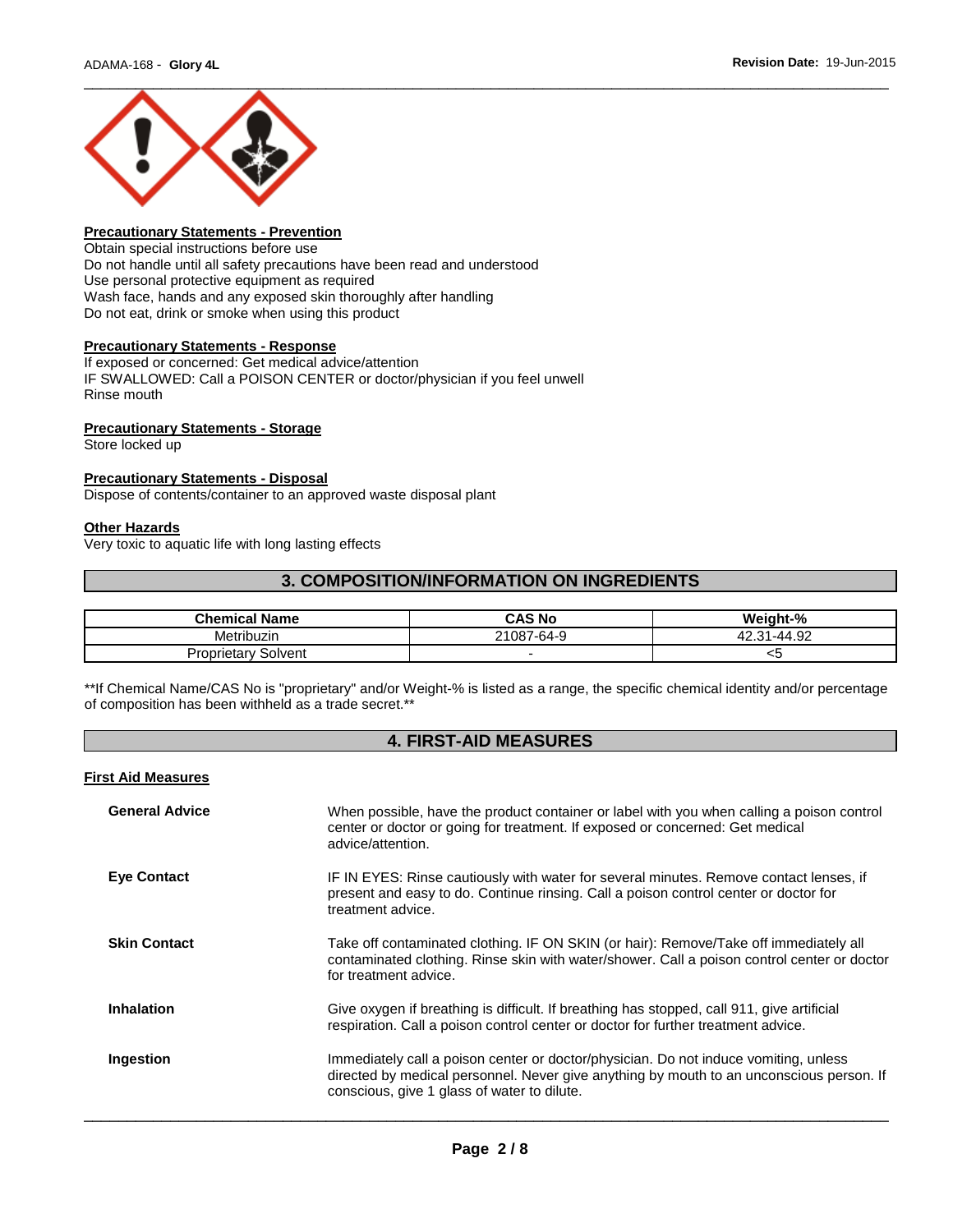#### **Most important symptoms and effects**

**Symptoms** Harmful if swallowed. Mild eye, skin, and/or respiratory irritation.

#### **Indication of any immediate medical attention and special treatment needed**

**Notes to Physician**  Treat symptomatically.

# **5. FIRE-FIGHTING MEASURES**

\_\_\_\_\_\_\_\_\_\_\_\_\_\_\_\_\_\_\_\_\_\_\_\_\_\_\_\_\_\_\_\_\_\_\_\_\_\_\_\_\_\_\_\_\_\_\_\_\_\_\_\_\_\_\_\_\_\_\_\_\_\_\_\_\_\_\_\_\_\_\_\_\_\_\_\_\_\_\_\_\_\_\_\_\_\_\_\_\_\_\_\_\_

#### **Suitable Extinguishing Media**

Water. Dry chemical.

**Unsuitable Extinguishing Media** Not determined.

#### **Specific Hazards Arising from the Chemical**

Product is not flammable. Dust may form an explosive mixture with air at high concentrations.

**Hazardous Combustion Products** Hazardous decomposition products formed under fire conditions. Carbon dioxide (CO2). Sulfur dioxide. Methyl mercaptan. Amines.

#### **Protective equipment and precautions for firefighters**

As in any fire, wear self-contained breathing apparatus pressure-demand, MSHA/NIOSH (approved or equivalent) and full protective gear. Evacuate area of unprotected personnel. Remain upwind of fire to avoid hazardous vapors and decomposition products. Prevent runoff from fire control or dilution from entering streams, sewers, or drinking water supply.

### **6. ACCIDENTAL RELEASE MEASURES**

#### **Personal precautions, protective equipment and emergency procedures**

| <b>Personal Precautions</b>                          | Wear protective clothing as described in Section 8 of this safety data sheet. Isolate hazard<br>area. Keep unnecessary and unprotected personnel from entering.                                                              |
|------------------------------------------------------|------------------------------------------------------------------------------------------------------------------------------------------------------------------------------------------------------------------------------|
| <b>Environmental Precautions</b>                     | Prevent from entering into soil, ditches, sewers, waterways and/or groundwater. See<br>Section 12, Ecological Information. See Section 13: DISPOSAL CONSIDERATIONS. See<br>Section 12 for additional Ecological Information. |
| Methods and material for containment and cleaning up |                                                                                                                                                                                                                              |
| <b>Methods for Containment</b>                       | Prevent further leakage or spillage if safe to do so.                                                                                                                                                                        |
| <b>Methods for Clean-Up</b>                          | Reclaim where possible. Vacuum or sweep up material and place in a disposal container.<br>Wash area with soap and water. Pick up wash liquid with inert absorbent and place in a<br>chemical waste container for disposal.   |

#### **7. HANDLING AND STORAGE**

#### **Precautions for safe handling**

**Advice on Safe Handling** Handle in accordance with good industrial hygiene and safety practice. Use personal protection recommended in Section 8. Avoid contact with skin, eyes or clothing. Wash face, hands, and any exposed skin thoroughly after handling. Wash contaminated clothing before reuse. Do not eat, drink, smoke, or apply cosmetics while handling this product. Avoid spilling.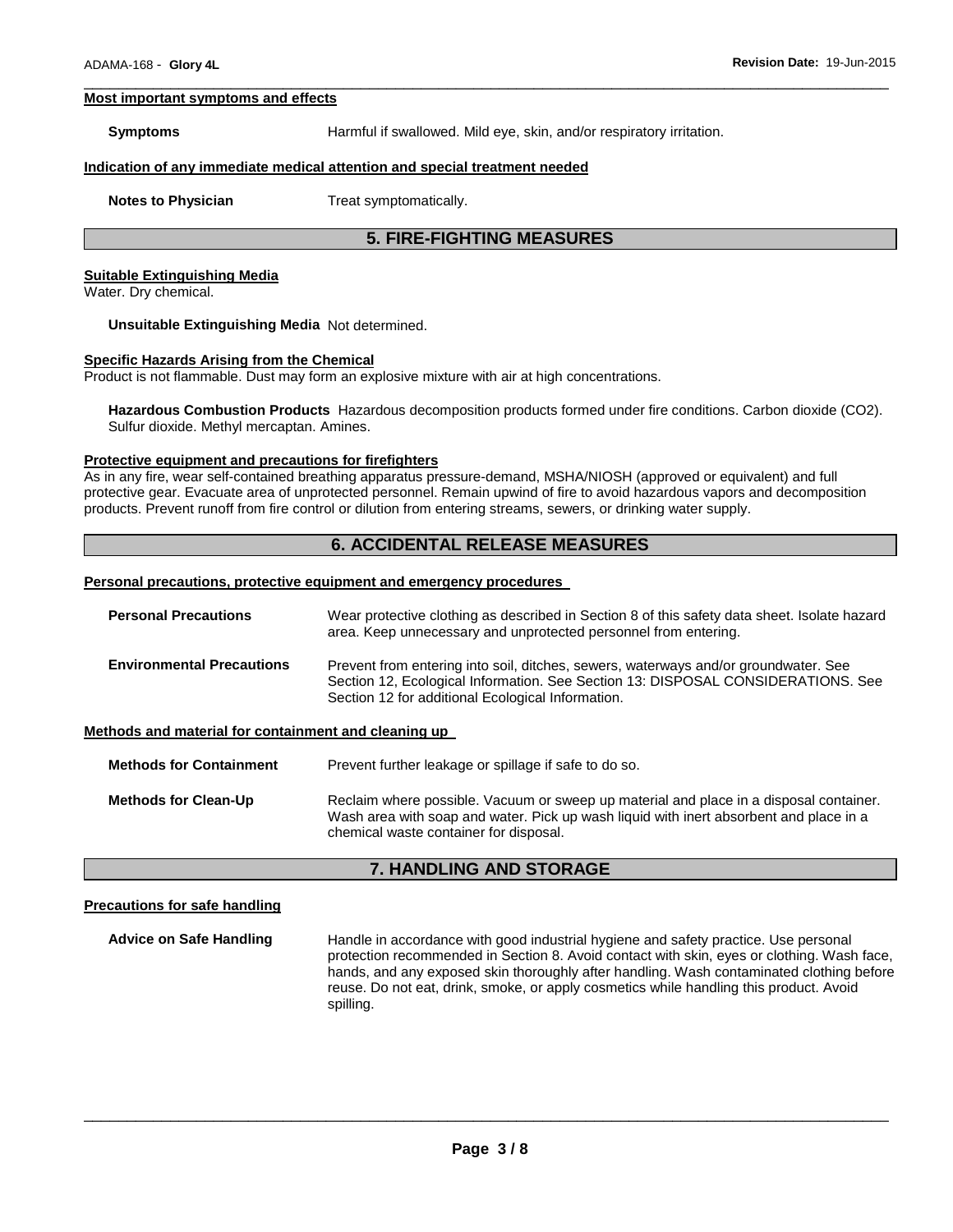#### \_\_\_\_\_\_\_\_\_\_\_\_\_\_\_\_\_\_\_\_\_\_\_\_\_\_\_\_\_\_\_\_\_\_\_\_\_\_\_\_\_\_\_\_\_\_\_\_\_\_\_\_\_\_\_\_\_\_\_\_\_\_\_\_\_\_\_\_\_\_\_\_\_\_\_\_\_\_\_\_\_\_\_\_\_\_\_\_\_\_\_\_\_ **Conditions for safe storage, including any incompatibilities**

| <b>Storage Conditions</b> | Keep container tightly closed and store in a cool, dry and well-ventilated place. Keep out of<br>the reach of children. Keep/store only in original container. Do not contaminate water, food<br>or feed by storage, disposal or by cleaning equipment. Store at ambient conditions. Store<br>locked up. Do not exceed 30 day average of 100°F (37.78°C). |
|---------------------------|-----------------------------------------------------------------------------------------------------------------------------------------------------------------------------------------------------------------------------------------------------------------------------------------------------------------------------------------------------------|
|                           |                                                                                                                                                                                                                                                                                                                                                           |

**Incompatible Materials Ketones. Aldehydes. Alkaline conditions. Strong caustics.** 

# **8. EXPOSURE CONTROLS/PERSONAL PROTECTION**

#### **Exposure Guidelines**

| <b>Chemical Name</b> | <b>ACGIH TLV</b>         | <b>OSHA PEL</b>                      | <b>NIOSH IDLH</b>        |
|----------------------|--------------------------|--------------------------------------|--------------------------|
| Metribuzin           | TWA: 5 mg/m <sup>3</sup> | (vacated) TWA: $5 \,\mathrm{mq/m^3}$ | TWA: 5 mg/m <sup>3</sup> |
| 21087-64-9           |                          |                                      |                          |

#### **Appropriate engineering controls**

| <b>Engineering Controls</b>     | Please refer to the product label. Use only with adequate ventilation. Use process<br>enclosures, local exhaust ventilation, or other engineering controls to keep worker exposure<br>to airborne contaminants below any recommended or statutory limits.                                                                                                                                                                                                                                                                                                                                          |
|---------------------------------|----------------------------------------------------------------------------------------------------------------------------------------------------------------------------------------------------------------------------------------------------------------------------------------------------------------------------------------------------------------------------------------------------------------------------------------------------------------------------------------------------------------------------------------------------------------------------------------------------|
|                                 | Individual protection measures, such as personal protective equipment                                                                                                                                                                                                                                                                                                                                                                                                                                                                                                                              |
| <b>Eye/Face Protection</b>      | Wear safety glasses with side shields (or goggles). Goggles are recommended.                                                                                                                                                                                                                                                                                                                                                                                                                                                                                                                       |
| <b>Skin and Body Protection</b> | Wear appropriate clothing to prevent repeated or prolonged skin contact. Wear long-<br>sleeved shirt, long pants, and shoes plus socks. Use chemical resistant gloves, such as<br>P.V.C., butyl-rubber, nitrile-rubber, or neoprene.                                                                                                                                                                                                                                                                                                                                                               |
| <b>Respiratory Protection</b>   | NIOSH-approved respirator or mask in the absence of adequate ventilation.                                                                                                                                                                                                                                                                                                                                                                                                                                                                                                                          |
|                                 | General Hygiene Considerations Handle in accordance with good industrial hygiene and safety practice. Wash face, hands<br>and any exposed skin thoroughly after handling. Take off all contaminated clothing and<br>wash it before reuse. Discard clothing and other absorbent materials that have been<br>drenched or heavily contaminated with this product's concentrate. Do not reuse them.<br>Follow manufacturer's instructions for cleaning and maintaining PPE. If no such instructions<br>for washables, use detergent and hot water. Keep and wash PPE separately from other<br>laundry. |

# **9. PHYSICAL AND CHEMICAL PROPERTIES**

#### **Information on basic physical and chemical properties**

| <b>Physical State</b><br>Appearance<br>Color                                                                                                                                                                                                                                            | Liauid<br>Milky white liquid<br>Milky white                                                                                                                 | Odor<br><b>Odor Threshold</b> | <b>Bitter</b><br>Not determined |
|-----------------------------------------------------------------------------------------------------------------------------------------------------------------------------------------------------------------------------------------------------------------------------------------|-------------------------------------------------------------------------------------------------------------------------------------------------------------|-------------------------------|---------------------------------|
| <b>Property</b><br>рH<br><b>Melting Point/Freezing Point</b><br><b>Boiling Point/Boiling Range</b><br><b>Flash Point</b><br><b>Evaporation Rate</b><br><b>Flammability (Solid, Gas)</b><br><b>Upper Flammability Limits</b><br><b>Lower Flammability Limit</b><br><b>Vapor Pressure</b> | Values<br>6<br>Not determined<br>Not determined<br>Not applicable<br>Not applicable<br>Not determined<br>Not applicable<br>Not applicable<br>Not determined | Remarks • Method              |                                 |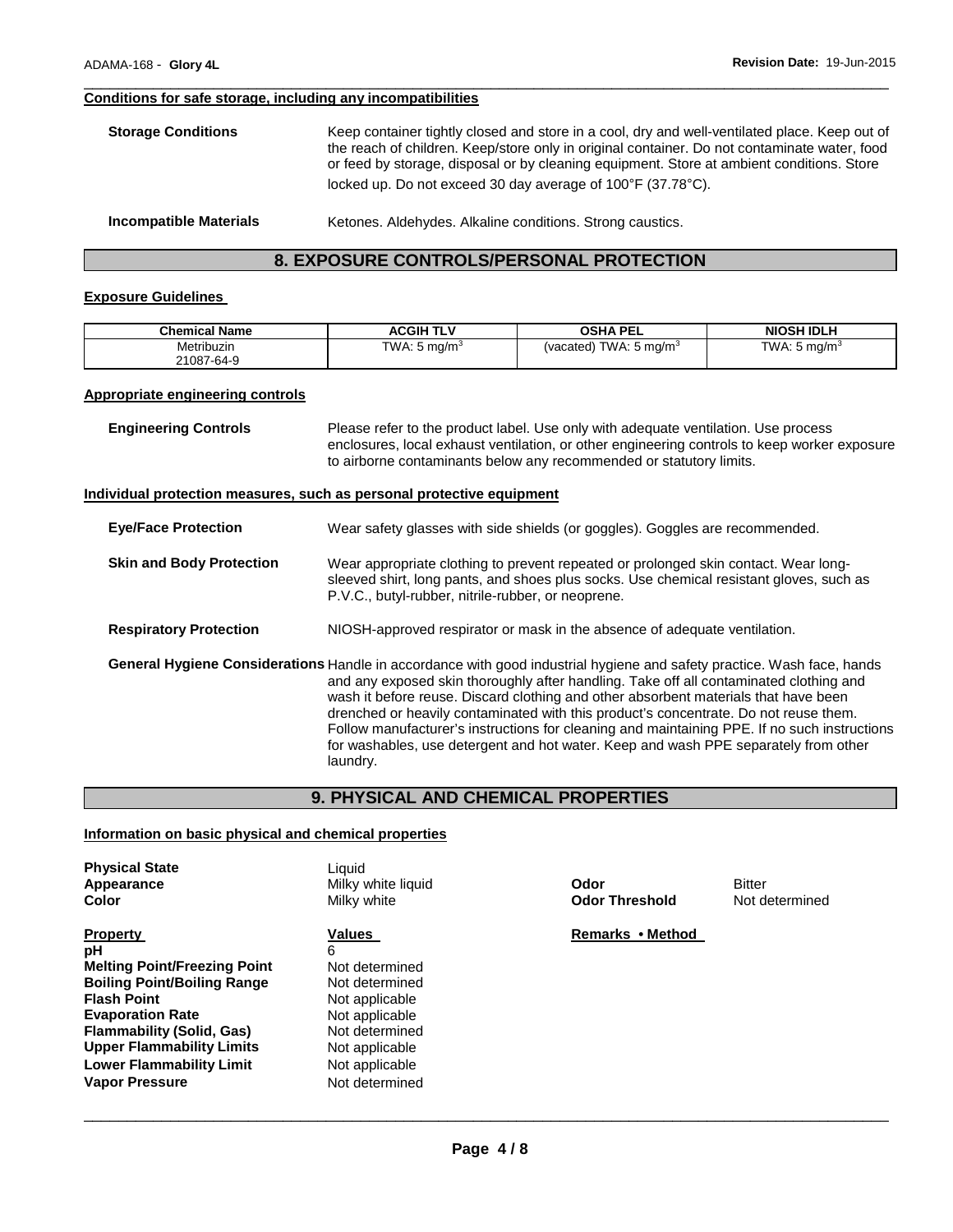| <b>Vapor Density</b>             | Not determined      |             |  |
|----------------------------------|---------------------|-------------|--|
| <b>Specific Gravity</b>          | Not determined      |             |  |
| <b>Water Solubility</b>          | Not determined      |             |  |
| Solubility in other solvents     | Not determined      |             |  |
| <b>Partition Coefficient</b>     | Not determined      |             |  |
| <b>Auto-ignition Temperature</b> | Not applicable      |             |  |
| <b>Decomposition Temperature</b> | Not determined      |             |  |
| <b>Kinematic Viscosity</b>       | Not determined      |             |  |
| <b>Dynamic Viscosity</b>         | 1338 centipoise     | @ 24°C/75°F |  |
| <b>Explosive Properties</b>      | Not determined      |             |  |
| <b>Oxidizing Properties</b>      | Not determined      |             |  |
| <b>Density</b>                   | 9.24 lbs/gal @ 24°C |             |  |

# **10. STABILITY AND REACTIVITY**

#### **Reactivity**

Not reactive under normal conditions.

#### **Chemical Stability**

Stable under recommended storage conditions.

#### **Possibility of Hazardous Reactions**

None under normal processing.

**Hazardous Polymerization** Hazardous polymerization does not occur.

#### **Conditions to Avoid**

Keep out of reach of children. Temperatures >100 °C. Store away from foodstuffs, animal feed, and incompatibles.

#### **Incompatible Materials**

Ketones. Aldehydes. Alkaline conditions. Strong caustics.

#### **Hazardous Decomposition Products**

May emit toxic fumes under fire conditions. Carbon dioxide (CO2). Sulfur dioxide. Methyl mercaptan. Amines.

# **11. TOXICOLOGICAL INFORMATION**

#### **Information on likely routes of exposure**

| <b>Product Information</b> |                                      |
|----------------------------|--------------------------------------|
| <b>Eye Contact</b>         | Avoid contact with eyes.             |
| <b>Skin Contact</b>        | May be harmful in contact with skin. |
| <b>Inhalation</b>          | Do not inhale.                       |
| Ingestion                  | Harmful if swallowed.                |

#### **Component Information**

| <b>Chemical Name</b>       | Oral LD50                         | Dermal LD50                  | <b>Inhalation LC50</b>                 |
|----------------------------|-----------------------------------|------------------------------|----------------------------------------|
| Metribuzin                 | $= 2020$ mg/kg (Rat) = 1100 mg/kg | > 2000 mg/kg (Rat) > 20 g/kg | ( Rat ) 4 h<br>> 860 mg/m <sup>3</sup> |
| 21087-64-9                 | Rat                               | Rabbit $) = 2$ g/kg (Rat)    |                                        |
| <b>Proprietary Solvent</b> | $= 20000 \text{ mg/kg}$<br>Rat    | $= 20800$ mg/kg (Rabbit)     |                                        |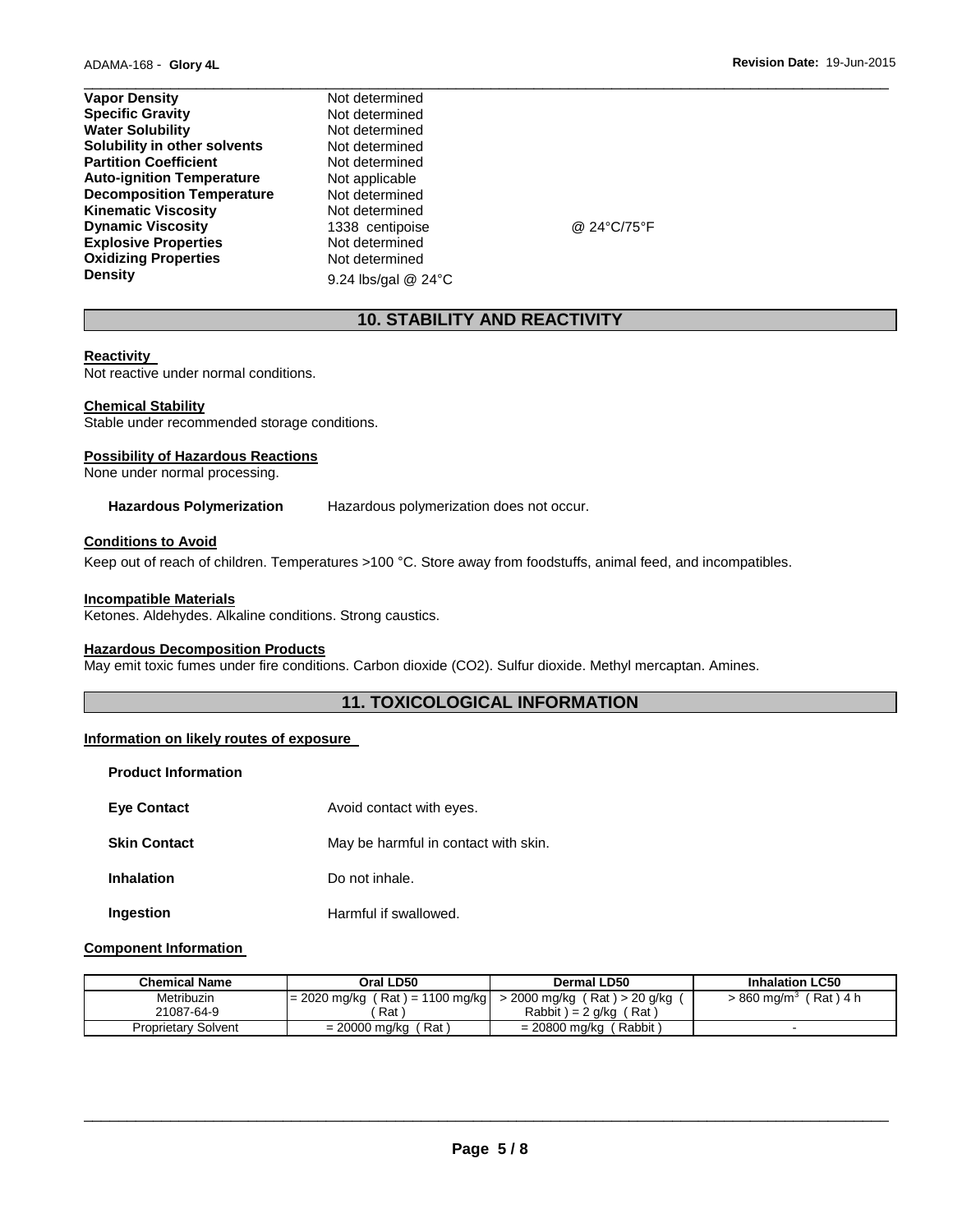#### **Information on physical, chemical and toxicological effects**

**Symptoms** Please see section 4 of this SDS for symptoms.

\_\_\_\_\_\_\_\_\_\_\_\_\_\_\_\_\_\_\_\_\_\_\_\_\_\_\_\_\_\_\_\_\_\_\_\_\_\_\_\_\_\_\_\_\_\_\_\_\_\_\_\_\_\_\_\_\_\_\_\_\_\_\_\_\_\_\_\_\_\_\_\_\_\_\_\_\_\_\_\_\_\_\_\_\_\_\_\_\_\_\_\_\_

#### **Delayed and immediate effects as well as chronic effects from short and long-term exposure**

**Carcinogenicity** Based on the information provided, this product does not contain any carcinogens or potential carcinogens as listed by OSHA, IARC or NTP.

**Product Information (Numerical measures of toxicity)**

**Acute Oral LD50 (Rat)**: 1,078 mg/kg (female rat) 1,865 mg/kg (male rat) **Acute Dermal LD50 (Rabbit)**: >2,000 mg/kg **Acute Inhalation LC50 (Rat)**: >3.055 mg/L (4-hr) **Eye Irritation**: Minimally irritating. **Dermal Irritation**: Mildly irritating. **Dermal Sensitization**: Not a dermal sensitizer.

# **12. ECOLOGICAL INFORMATION**

#### **Ecotoxicity**

Very toxic to aquatic life with long lasting effects. For terrestrial uses, do not apply directly to water, or to areas where surface water is present, or to intertidal areas below the mean high water mark. Do not apply when weather conditions favor drift from areas treated. Do not contaminate water when disposing of equipment washwaters.

#### **Component Information**

| <b>Chemical Name</b>       | Algae/aguatic plants                                        | <b>Fish</b>                                                                                                                                                                                                       | <b>Toxicity to</b><br>microorganisms | Crustacea                                                                              |
|----------------------------|-------------------------------------------------------------|-------------------------------------------------------------------------------------------------------------------------------------------------------------------------------------------------------------------|--------------------------------------|----------------------------------------------------------------------------------------|
| <b>Proprietary Solvent</b> | 19000: 96 h<br>Pseudokirchneriella<br>subcapitata mg/L EC50 | 51400: 96 h Pimephales<br>promelas mg/L LC50 static<br>710: 96 h Pimephales<br>promelas mg/L LC50 51600:<br>96 h Oncorhynchus mykiss<br>mg/L LC50 static 41 - 47: 96<br>h Oncorhynchus mykiss<br>mL/L LC50 static |                                      | 1000: 48 h Daphnia magna<br>mg/L EC50 Static 10000: 24<br>h Daphnia magna mg/L<br>EC50 |

#### **Persistence/Degradability**

Not determined.

#### **Bioaccumulation**

Not determined.

**Mobility**

Not determined

#### **Other Adverse Effects**

Not determined

# **13. DISPOSAL CONSIDERATIONS**

| <b>Waste Treatment Methods</b> |                                                                                                                                                                                                                                                                                                                                                                         |
|--------------------------------|-------------------------------------------------------------------------------------------------------------------------------------------------------------------------------------------------------------------------------------------------------------------------------------------------------------------------------------------------------------------------|
| <b>Disposal of Wastes</b>      | Pesticide wastes are toxic. Improper disposal of excess pesticide, spray mixture, or rinsate<br>is a violation of Federal law. If these wastes cannot be disposed of by use according to<br>label instructions, contact your State Pesticide or Environmental Control Agency, or the<br>Hazardous Waste representative of the nearest EPA Regional Office for guidance. |
| <b>Contaminated Packaging</b>  | Disposal should be in accordance with applicable regional, national and local laws and<br>regulations.                                                                                                                                                                                                                                                                  |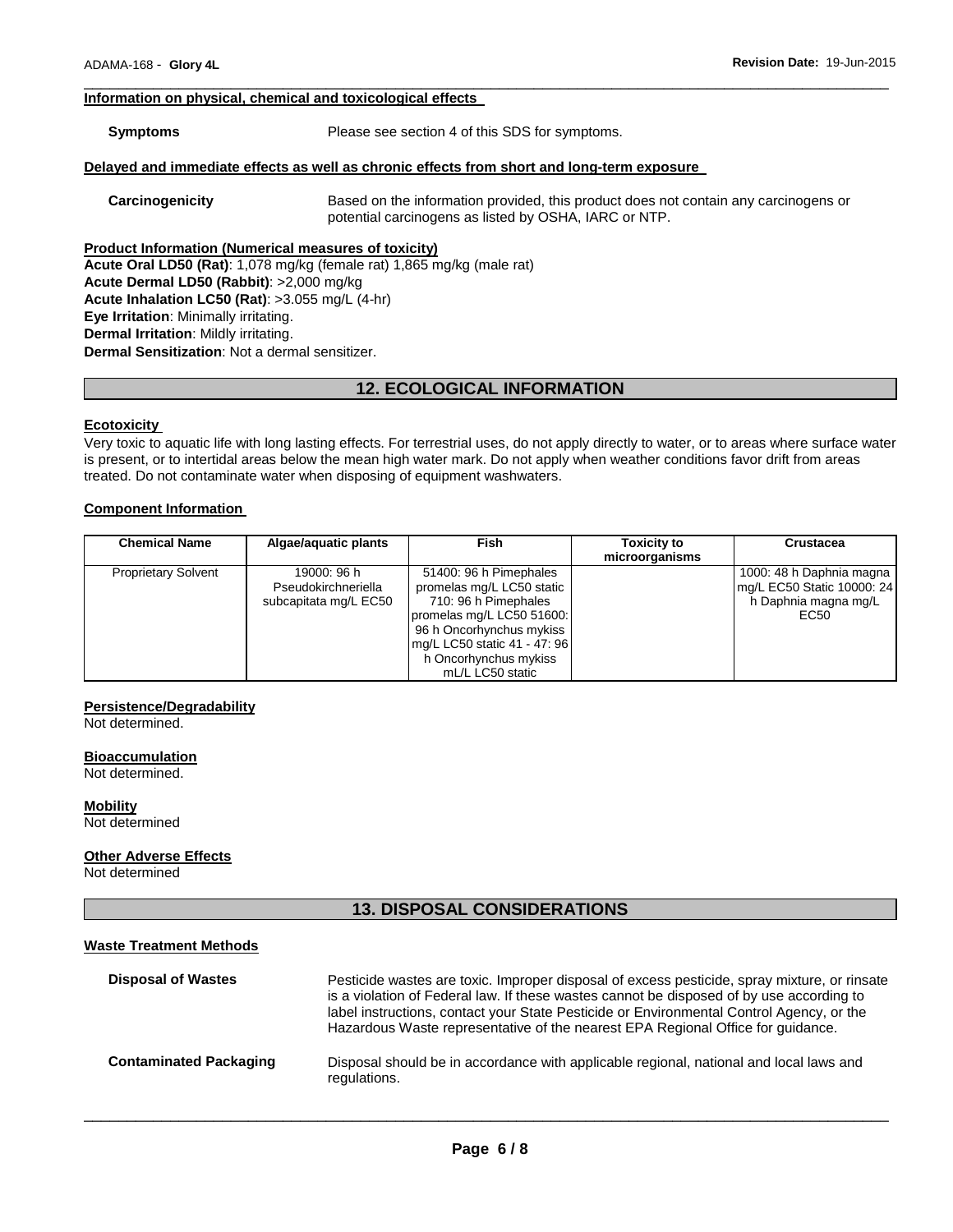#### \_\_\_\_\_\_\_\_\_\_\_\_\_\_\_\_\_\_\_\_\_\_\_\_\_\_\_\_\_\_\_\_\_\_\_\_\_\_\_\_\_\_\_\_\_\_\_\_\_\_\_\_\_\_\_\_\_\_\_\_\_\_\_\_\_\_\_\_\_\_\_\_\_\_\_\_\_\_\_\_\_\_\_\_\_\_\_\_\_\_\_\_\_ **14. TRANSPORT INFORMATION**

Non bulk packages (less than 119 gallons/ 450 Liters):

#### **DOT**

|                                                                                                                          | Bulk package (more than 119 gallons/ 450 liters):                                                         |
|--------------------------------------------------------------------------------------------------------------------------|-----------------------------------------------------------------------------------------------------------|
| <b>UN/ID No</b><br><b>Proper Shipping Name</b><br><b>Hazard Class</b><br><b>Packing Group</b><br><b>Marine Pollutant</b> | UN3082<br>Environmentally hazardous substances, liquid, N.O.S. (Metribuzin)<br>9<br>$\mathbf{III}$<br>Yes |
| <b>IATA</b>                                                                                                              |                                                                                                           |
| UN/ID No                                                                                                                 | UN3082                                                                                                    |
| <b>Proper Shipping Name</b>                                                                                              | Environmentally hazardous substances, liquid, N.O.S. (Metribuzin)                                         |
| <b>Hazard Class</b>                                                                                                      | 9                                                                                                         |
| <b>Packing Group</b>                                                                                                     | $\mathbf{III}$                                                                                            |
| <b>Marine Pollutant</b>                                                                                                  | Yes                                                                                                       |
| <b>IMDG</b>                                                                                                              |                                                                                                           |
| UN/ID No                                                                                                                 | <b>UN3082</b>                                                                                             |
| <b>Proper Shipping Name</b>                                                                                              | Environmentally hazardous substances, liquid, N.O.S. (Metribuzin)                                         |
| <b>Hazard Class</b>                                                                                                      | 9                                                                                                         |
| <b>Packing Group</b>                                                                                                     | Ш                                                                                                         |
| <b>Marine Pollutant</b>                                                                                                  | Yes                                                                                                       |

Not regulated.

# **15. REGULATORY INFORMATION**

#### **International Inventories**

| <b>Chemical Name</b>       | TSCA    | DSL | <b>NDSL</b> | <b>EINECS</b> | <b>ELINCS</b> | <b>ENCS</b> | <b>IECSC</b> | <b>KECL</b> | <b>PICCS</b> | <b>AICS</b> |
|----------------------------|---------|-----|-------------|---------------|---------------|-------------|--------------|-------------|--------------|-------------|
| Metribuzin                 |         |     |             | Present       |               |             |              | Present     |              |             |
| <b>Proprietary Solvent</b> | Present |     |             | Present       |               | Present     |              | Present     |              |             |

#### **Legend:**

*TSCA - United States Toxic Substances Control Act Section 8(b) Inventory DSL/NDSL - Canadian Domestic Substances List/Non-Domestic Substances List EINECS/ELINCS - European Inventory of Existing Chemical Substances/European List of Notified Chemical Substances ENCS - Japan Existing and New Chemical Substances IECSC - China Inventory of Existing Chemical Substances KECL - Korean Existing and Evaluated Chemical Substances PICCS - Philippines Inventory of Chemicals and Chemical Substances* 

*AICS - Australian Inventory of Chemical Substances* 

#### **US Federal Regulations**

#### **SARA 311/312 Hazard Categories Acute Health Hazard**  Yes

| N٥ |
|----|
| N٥ |
| N٥ |
| N٥ |
|    |

#### **SARA 313**

Section 313 of Title III of the Superfund Amendments and Reauthorization Act of 1986 (SARA). This product contains a chemical or chemicals which are subject to the reporting requirements of the Act and Title 40 of the Code of Federal Regulations, Part 372

| <b>Chemical Name</b>     | CAS No     | Weight-%           | <b>SARA 313</b><br>Threshold<br>Values % |
|--------------------------|------------|--------------------|------------------------------------------|
| 21087-64-9<br>Metribuzin | 21087-64-9 | -44.92<br>$\Omega$ | $\cdot\cdot\cdot$                        |